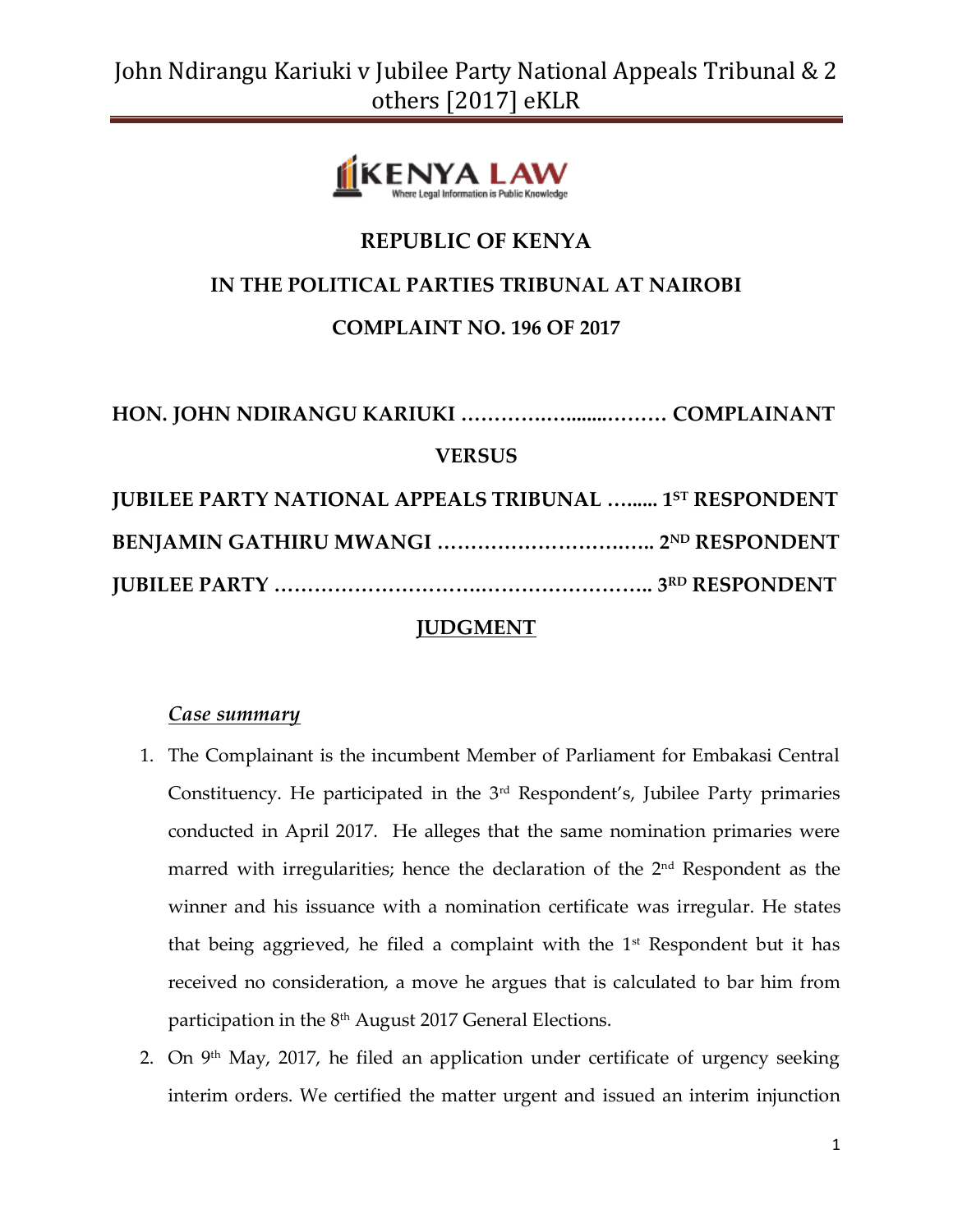order against the 1st and 3rd Respondents restraining them from presenting the 2 $^{\rm{nd}}$ Respondent as the duly nominated candidate for the Member of Parliament Seat in Embakasi Central Constituency on a Jubilee Party.

- 3. The Complainant seeks for orders:
	- *(i) Nullifying the nomination certificate issued to the 2nd Respondent to vie for Embakasi Central Parliamentary Seat on Jubilee Party ticket.*
	- *(ii) A repeat of the nomination exercise for the entire Embakasi Constituency Jubilee Party on a date to be appointed by the Tribunal.*
	- *(iii) In the alternative, a declaration that the appellant was the duly nominated candidate for the Jubilee party ticket for Embakasi Constituency for the 8th August 2017 General Elections.*
- 4. On  $9<sup>th</sup>$  May, 2017, an application for interim orders was filed under a certificate of urgency. The matter was certified urgent and an interim order issued against the 1<sup>st</sup> and 2<sup>nd</sup> Respondents restraining them from presenting the 2<sup>nd</sup> Respondent as the duly nominated candidate for the Member of Parliament Seat in Embakasi Central constituency on Jubilee Party ticket pending the hearing and determination of this matter.

#### *Submissions*

5. The Complainant's case is that the nomination in the party primaries were marred with massive irregularities in that: his agents were thrown out of 3 polling stations being Komarock Primary School, Kayole 1 Primary School, and Imara Primary School; pre-cast votes inserted into boxes way before the exercise began and boxes with ballots were delivered while open; there was no sealing of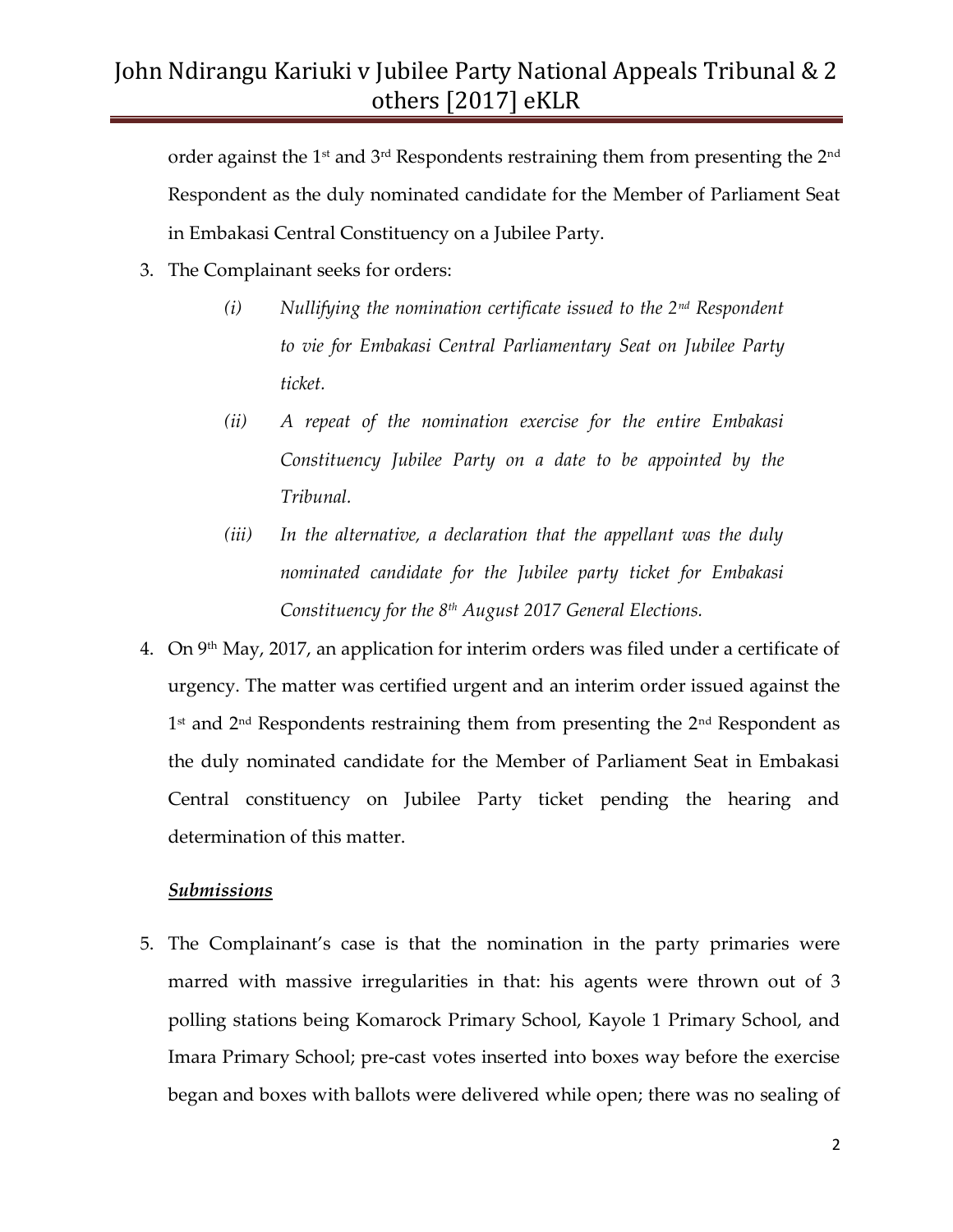cartons with ballots especially at Kayole 1 Primary; and voters were not marked with indelible ink to forestall irregularities. Hence, he contends that the 2<sup>nd</sup> Respondent was irregularly declared winner.

6. The Complaint is undefended.

#### *Determination*

- 7. It is evident that the 3<sup>rd</sup> Respondent, Jubilee Party, was served but did not file a response. There is an affidavit of service by Erick Agumba, a process server that the Respondents were served on  $10<sup>th</sup>$  May, 2017. It behooves all political parties to entrench the values of democracy and rule of law in their operations. The rule of law is well served where political parties are ready and willing, where their actions are challenged and they are served, to appear before courts/tribunals and help reach a reasoned decision. Where a party, like the  $1<sup>st</sup>$  Respondent herein, fails to appear in court in a dispute between two of its members, to impartially give evidence, it leaves matters for speculation. Hence, we must state in no uncertain terms that the 1<sup>st</sup> Respondent's non-appearance in this matter was an act in contravention of the Kenya Constitution and its own constitution and values.
- 8. This Tribunal takes cognizance of the fact that, nullification of results of an election is not a matter to be taken lightly as it goes to the political rights of an electorate in Article 38 of the Constitution and the sovereign power of the people to determine their representatives. Hence, it is not an act to be undertaken lightly, a good basis has to be laid. Where such a basis is laid and not rebutted, a tribunal should not have any hesitation in nullifying the elections since the right under Article 38 of the Constitution has to be exercised in a free and fair environment.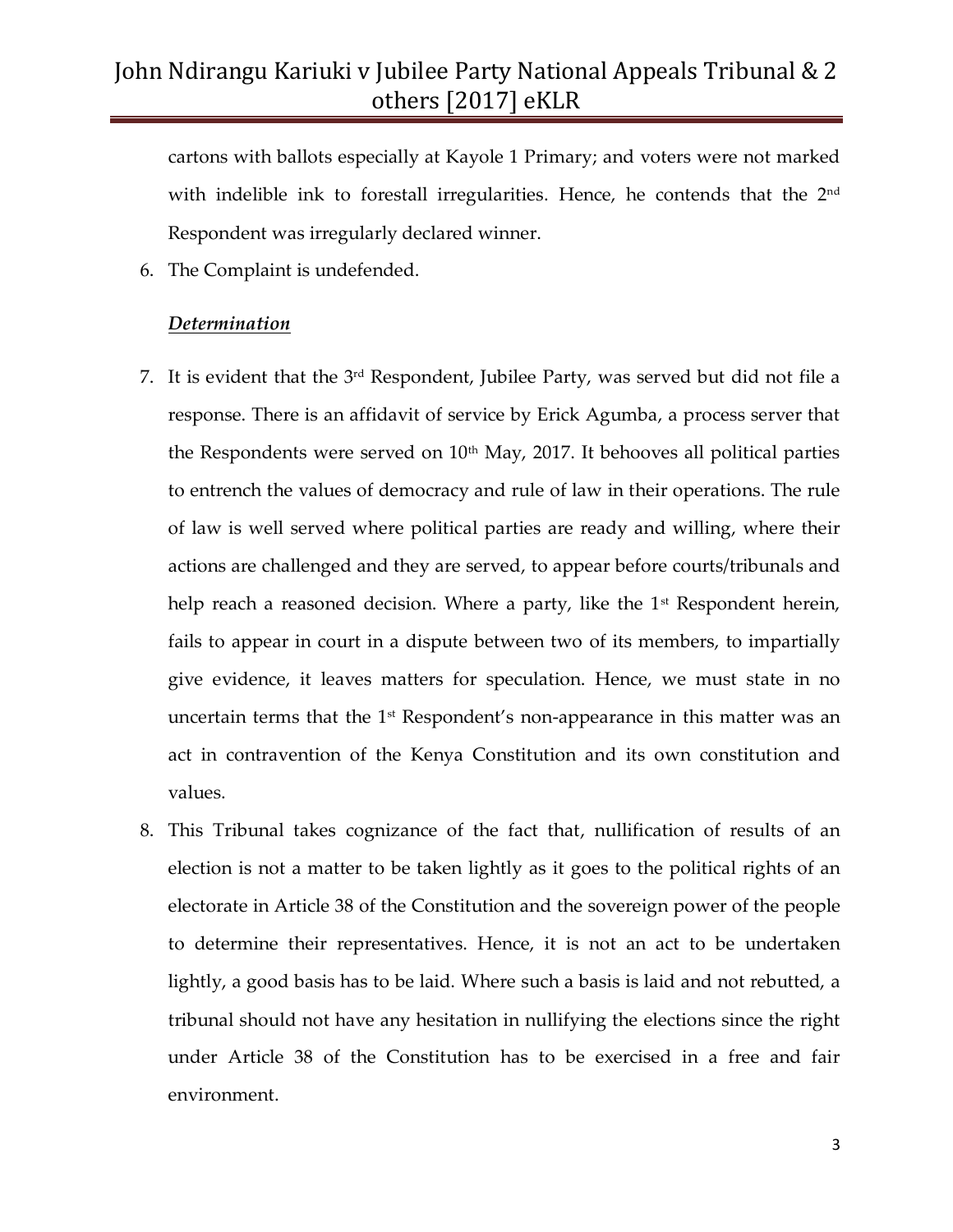- 9. Consequently, we find that the irregularities alleged by the Complainant are substantial enough and without a rebuttal, this Tribunal is unable to uphold the Party's nomination exercise. The Complainant has placed on record photographic evidence of some of the allegations and as there is an affidavit evidence by the Complainant which is not challenged, hence a case of substantial irregularities has been made.
- 10. Consequently, we make the following orders:
	- *(i) The Statement of Claim dated 9th May, 2017 is allowed.*
	- *(ii) The nomination certificate issued to the 2nd Respondent by the 3rd Respondent, to vie for Embakasi Central Parliamentary seat on Jubilee party ticket is hereby nullified.*
	- *(iii) The 3rd Respondent, Jubilee Party, is hereby directed to determine the Party nominee for Embakasi Central Parliamentary seat on its ticket in a manner compatible with the Party constitution, Election and Nomination Rules*
	- *(iv) The 3rd Respondent shall bear the costs of the Complainant.*
	- *(v) Other parties to bear their own costs*

11. Orders accordingly.

### **DATED AND DELIVERED AT NAIROBI THIS 15 TH DAY OF MAY 2017**

**Kyalo Mbobu …………………………….**

**Chairman**

**James Atema …………………………….**

**Member**